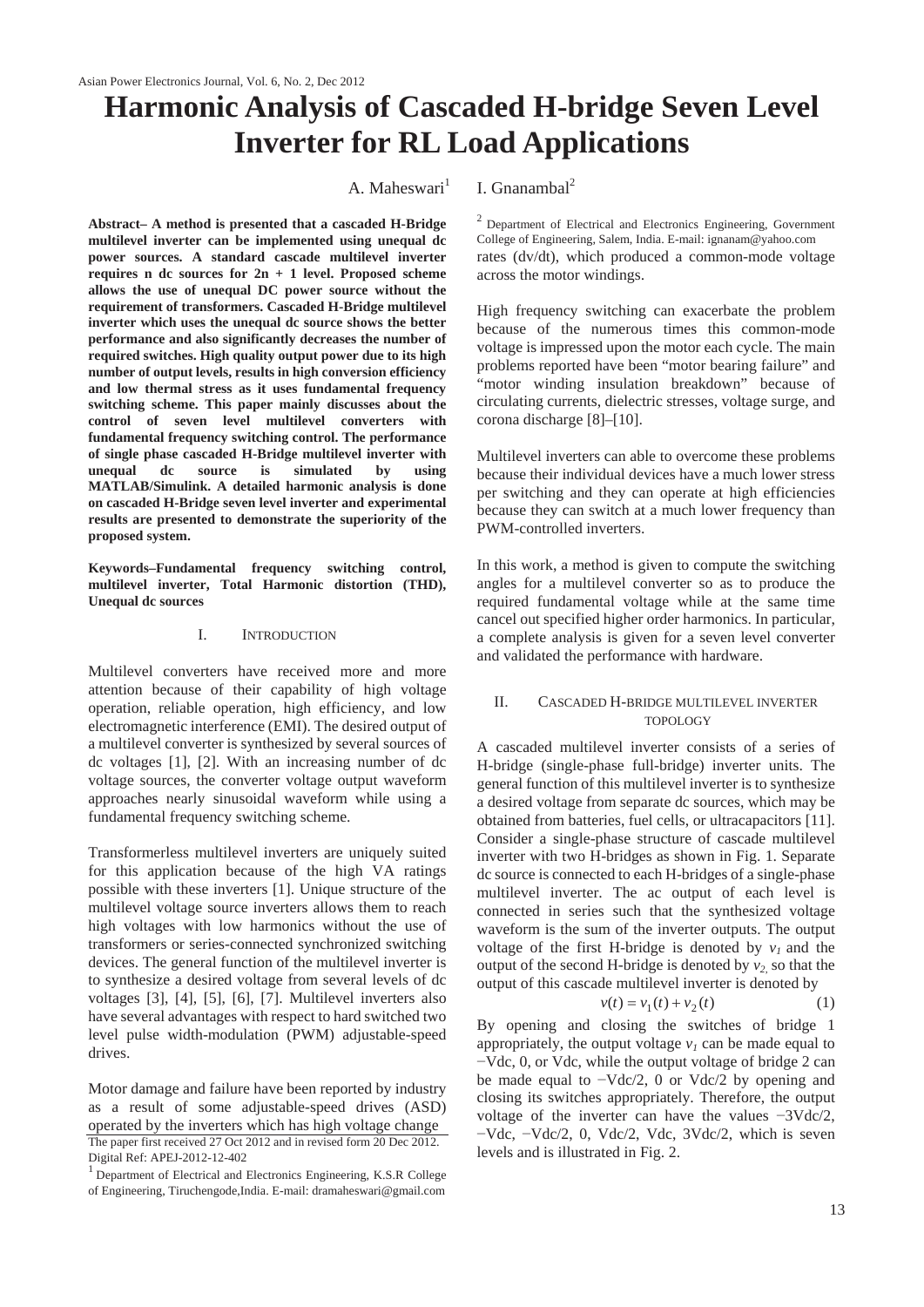With enough levels, using this fundamental frequency switching technique results in an output voltage of the inverter that quasi-square waveform by phase shifting its positive and is almost sinusoidal. Each H-bridge unit generates a quasi-square waveform by phase shifting its positive and negative phase legs' switching timings. Note that each switching device always conducts for 180 (or 1/2 cycle) regardless of the pulse width of the quasi-square wave. This switching method makes all of the active devices' current stress equal.

Fig.1: Structure of cascaded H-bridge multilevel inverter



Fig.2: Output waveform of seven level cascaded H-Bridge inverter

# III. SWITCHING ANGLES

In conventional cascaded multilevel inverters, PWM control methods and space vector PWM method are used. These methods will cause extra losses due to high switching frequencies. To overcome this problem, low switching control methods [13],[15] are used. Here fundamental frequency switching method is used.

The Fourier series expansion of the (staircase) output voltage waveform of the seven level inverter as shown in Fig. 2 is

$$
V(\omega t) =
$$
\n
$$
\frac{4}{\pi} \frac{V_{DC}}{2} \times \sum_{n=1,3,5}^{\infty} \frac{1}{n} (Cos (n\theta_1) + Cos (n\theta_2) + Cos (n\theta_3)) Sin (n\omega t)
$$
\n(2)

Ideally, given a desired fundamental voltage  $V_1$ , one wants to determine the switching angles  $\theta_1$ ,  $\theta_2$  and  $\theta_3$  so that (2) becomes  $V(\omega t) = V_1 \sin(\omega t)$ . In practice, one is left with trying to do this approximately. In this case, the desire is to cancel the  $5<sup>th</sup>$  and  $7<sup>th</sup>$  order harmonics as they tend to dominate the total harmonic distortion. The mathematical statement of these conditions is then

$$
\frac{4}{\pi} \frac{V_{DC}}{2} (Cos(n\theta_1) + Cos(n\theta_2) + Cos(n\theta_3) = V
$$
  
\n
$$
Cos(5\theta_1) + Cos(5\theta_2) + Cos(5\theta_3) = 0
$$
 (3)  
\n
$$
Cos(7\theta_1) + Cos(7\theta_2) + Cos(7\theta_3) = 0
$$

This is a system of three transcendental equations in the three unknown's  $\theta_1$ ,  $\theta_2$ , and  $\theta_3$ . There are many ways one can solve for the angles. One approach to solve the set of nonlinear transcendental (3), is to use an iterative method such as the Newton-Raphson method [12]. In contrast to iterative methods, the approach here is based on solving polynomial equations using the theory of resultants which produces all possible solutions [13], [14]. The transcendental equations characterizing the harmonic content can be converted into polynomial equations. Then the resultant method is employed to find the solutions when they exist. These sets of solutions have to be examined for its corresponding total harmonic distortion (THD) in order to select the set which generate the lowest harmonic distortion (mostly due to the  $II^{th}$  and  $I3^{th}$  harmonics). The computed THD in percent is defined by

$$
THD\% = \frac{\sqrt{V_3^2 + V_5^2 + V_7^2 + \dots + V_{19}^2}}{V_1^2} \times 100 \text{ (4)}
$$

#### IV. SIMULATION STUDY

The simulation of single phase seven level cascaded H-Bridge multilevel inverter using unequal dc sources was done using Simulink. In this proposed multilevel inverter, only eight switches are required to obtain the output voltage. More switches are required to achieve the same output voltage in the symmetrical type where equal dc sources are used. The main advantage of the multilevel inverter over conventional two level inverter is the voltage stress on each switch is reduced due to series connection of the switches. In case of the symmetrical type, the voltage of each switch is limited to the value of DC source. Since the proposed multilevel inverter uses unequal dc sources the voltage stress among the switches will be asymmetrically distributed. Hence care should be taken while selecting power switches for this type of configuration.

The simulation diagram of seven level cascaded H-Bridge multilevel inverter is shown in Fig.3. The spectrum of the output current is taken to determine the Total Harmonic Distortion (THD). The simulation results of output voltage, Load current and FFT spectrum of Load current were presented for various RL loads are shown in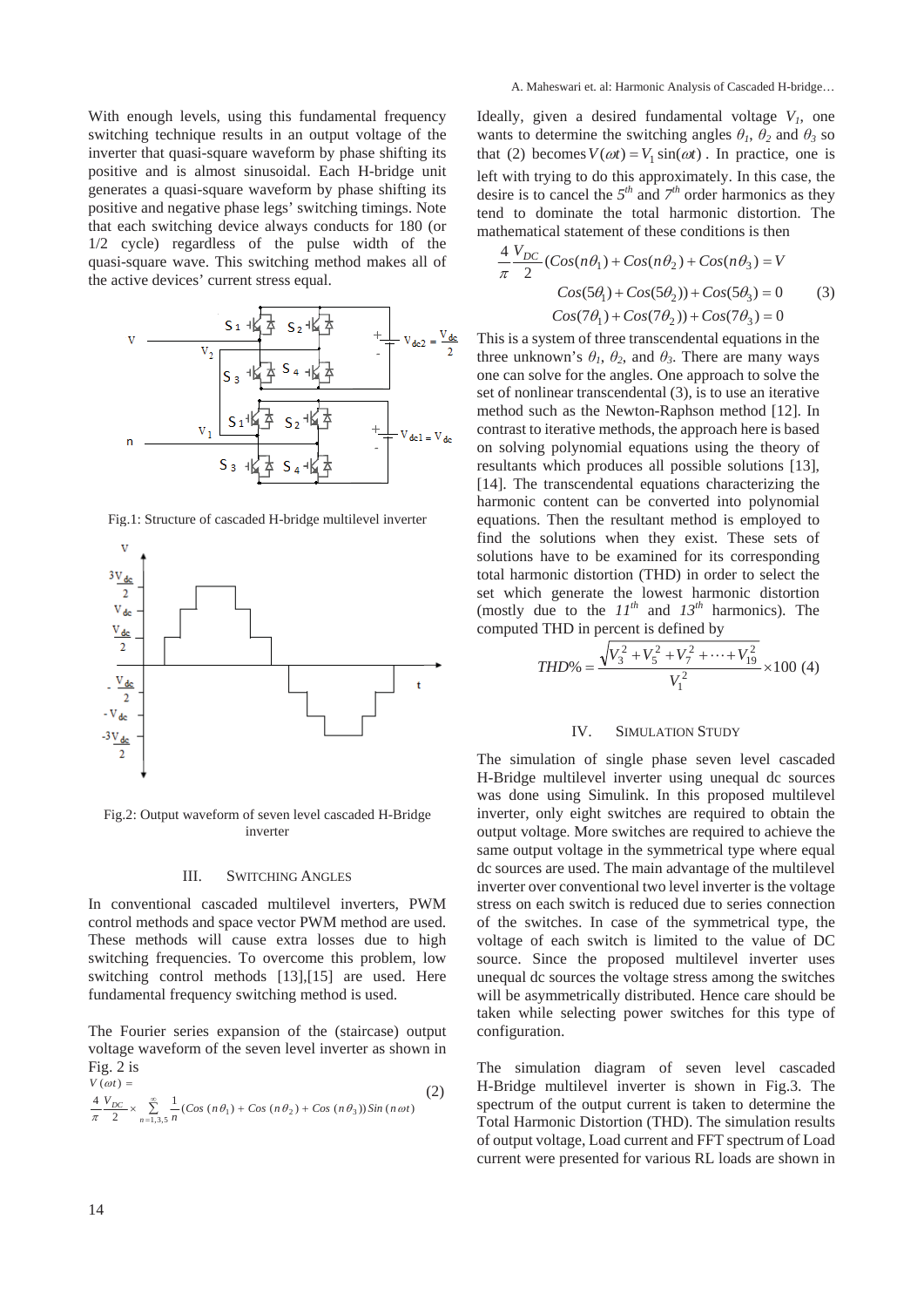Fig.4, Fig.5 and Fig.6. From the normalized FFT analysis shown in Fig.4(c) Fig.5(c) and Fig.6(c), it can be derived that the magnitude of lower order harmonics are very low and the magnitude of higher order harmonics are nearly equal to zero. A detailed THD for the different load is tabulated in the Table I. It is seen that the percentage of harmonics in the proposed multilevel inverter is less compared to classical inverter system.



Fig.3: Simulation diagram of seven level cascaded H-Bridge inverter







(c) Fig.4: Simulation results for  $R = 11\Omega$ ,  $L = 125$ mH. (a) Output voltage (b) Load current (c) FFT Analysis

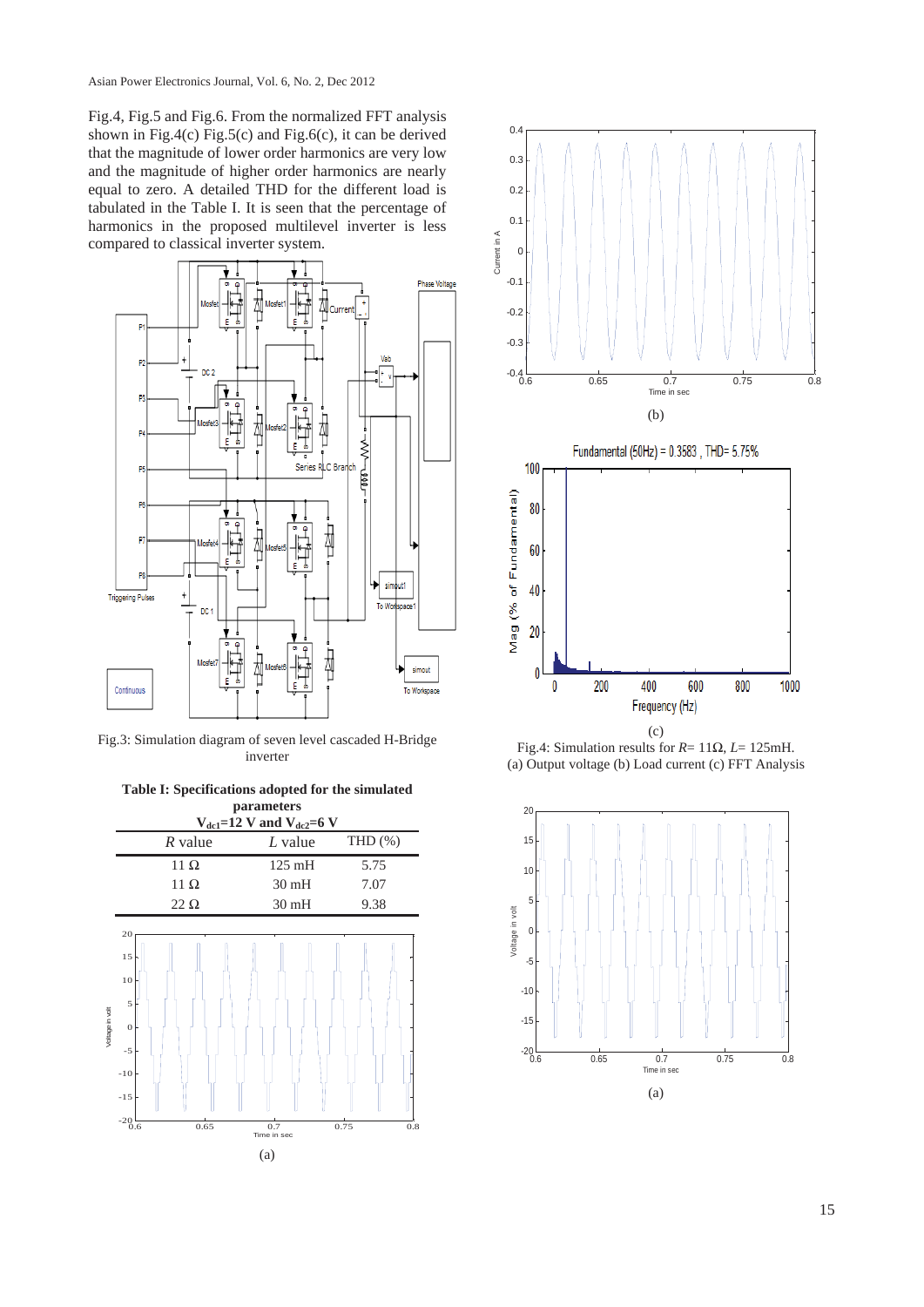

(c)

Fig.5: Simulation results for  $R = 11\Omega$ ,  $L = 30$ mH. (a) Output voltage (b) Load current (c) FFT Analysis





Fig.6: Simulation results for  $R = 22\Omega$ ,  $L = 30$ mH. (a) Output voltage (b) Load current (c) FFT Analysis

## V. EXPERIMENTAL RESULTS

To experimentally validate the proposed multilevel inverter output voltage, hardware of single phase cascaded H bridge multilevel inverter has been built using MOSFET as the switching devices. A multi conversion cell consists of three 6 V batteries. One stage is supplied by 6 V and the other stage is supplied by 12 V (two 6 V Batteries are connected in series). A real time variable output voltage, variable frequency inverter controller based on ATmega16 Microcontroller is used to implement the control algorithm. An ATmega16 Microcontroller is used as the main processor, which provides gate signals.

According to microcontroller control signal, MOSFET gate terminal is turned on and off. Output of the inverter terminal is connected to RL load. The hardware block diagram and experimental setup of seven level Cascaded H Bridge Multilevel Inverter shown in Fig.7 and Fig.8. Hardware result of proposed multilevel inverter is exposed in Fig.9 and Fig.10. The output voltage of seven level cascaded multilevel inverter is 15 volt, with frequency of 50 Hz.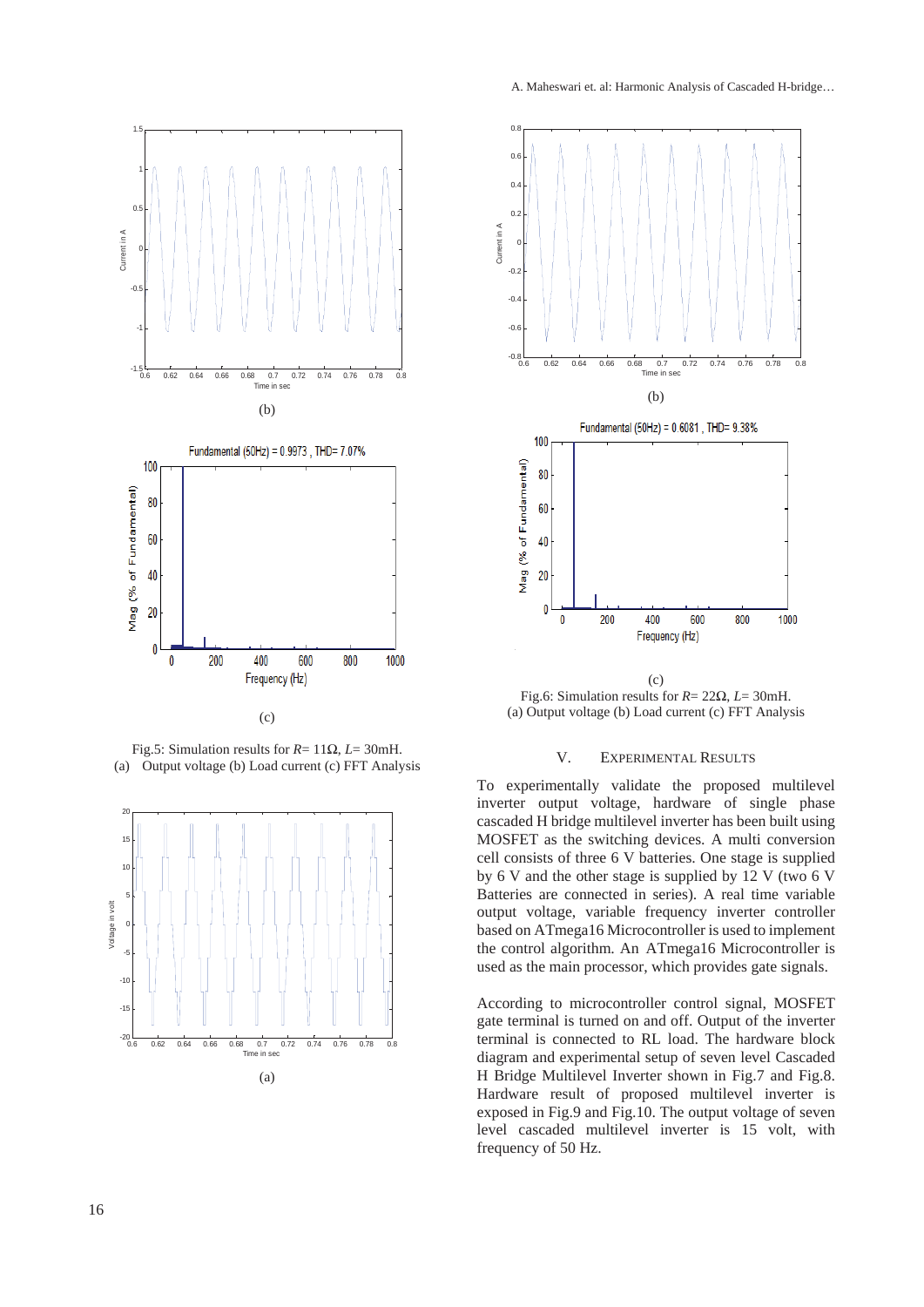

Fig.7: Block diagram of seven level cascaded H-bridge Inverter



Fig.8: Experimental setup



Fig.9: Output voltage of seven level cascaded H-bridge inverter



Fig.10:Output current of seven level Cascaded H-bridge inverter

# VI. CONCLUSION

The proposed cascaded H-Bridge multilevel inverter uses unequal dc power source for producing desired multilevel voltage is simulated and validated by hardware. A fundamental frequency switching control algorithm was developed and implemented in the microcontroller. The total harmonic distortion is very low compared to that of classical inverter. The simulation results of load current waveform shows that the lower order harmonics have been reduced considerably and also higher order harmonics are eliminated.

The proposed multilevel inverter can be used for industries where the adjustable speed drives are required and significant amount of energy can be saved as the proposed system has less harmonics.

#### **REFERENCES**

- [1] J. S. Lai and F. Z. Peng, "Multilevel converters—A new breed of power converters," *IEEE Trans. Ind. Applicat.*, vol. 32, no. 3, pp. 509–517, May/Jun. 1996.
- [2] L.M. Tolbert, F. Z. Peng, and T. G. Habetler, "Multilevel converters for large electric drives," *IEEE Trans. Ind. Applicat.*, vol. 35, no. 1, pp.36–44, Jan./Feb. 1999.
- [3] M. Klabunde, Y. Zhao, and T. A. Lipo, "Current control of a 3 level rectifier/inverter drive system," in Conference Record 1994 IEEE IAS Annual Meeting, pp. 2348–2356, 1994.
- [4] W. Menzies, P. Steimer, and J. K. Steinke, "Five-level GTO inverters for large induction motor drives," *IEEE Trans. on Ind. Applicat.*, vol. 30, no. 4, pp. 938–944, July 1994.
- [5] G. Sinha and T. A. Lipo, "A four level rectifier-inverter system for drive applications," in Conference Record IEEE IAS Annual Meeting, pp. 980–987, October 1996.
- [6] J. K. Steinke, "Control strategy for a three phase AC traction drive with three level GTO PWM inverter," in *IEEE Power Electronic Specialist Conference (PESC)*, pp. 431–438, 1988.
- [7] A. Maheswari, S. Mahendran and I. Gnanambal, "Implementation of fundamental frequency switching scheme on multilevel cascaded H-bridge inverter fed three phase induction motor drive ", *Wulfenia journal*, vol 19, no. 8, pp. 10-23, Aug 2012.
- [8] S. Bell and J. Sung, "Will your motor insulation survive a new adjustable frequency drive?," *IEEE Trans. Ind. Applicat.*, vol. 33, pp. 1307–1311, Sept./Oct. 1997.
- [9] J. Erdman, R. Kerkman, D. Schlegel and G. Skibinski, "Effect of PWM inverters on AC motor bearing currents and shaft voltages," *IEEE Trans. Ind. Applicat.*, vol. 32, pp. 50–259, Mar./Apr.1996.
- [10] A. H. Bonnett, "A comparison between insulation systems available for PWM-inverter-fed motors," *IEEE Trans. Ind Applicat.*, vol. 33, pp.1331–1341, Sept./Oct. 1997.
- [11] F. Z. Peng, J. S. Lai, J. W. McKeever, and J. Van Coevering, "A multilevel voltage-source inverter with separate dc sources for static var generation," *IEEE Trans. Ind. Applicat.*, vol. 32, pp.1130–1138, Sept./Oct.1996.
- [12] Patel. H.S. and Hoft, R.G, "Generalized techniques of harmonic elimination and voltage control in thyristor